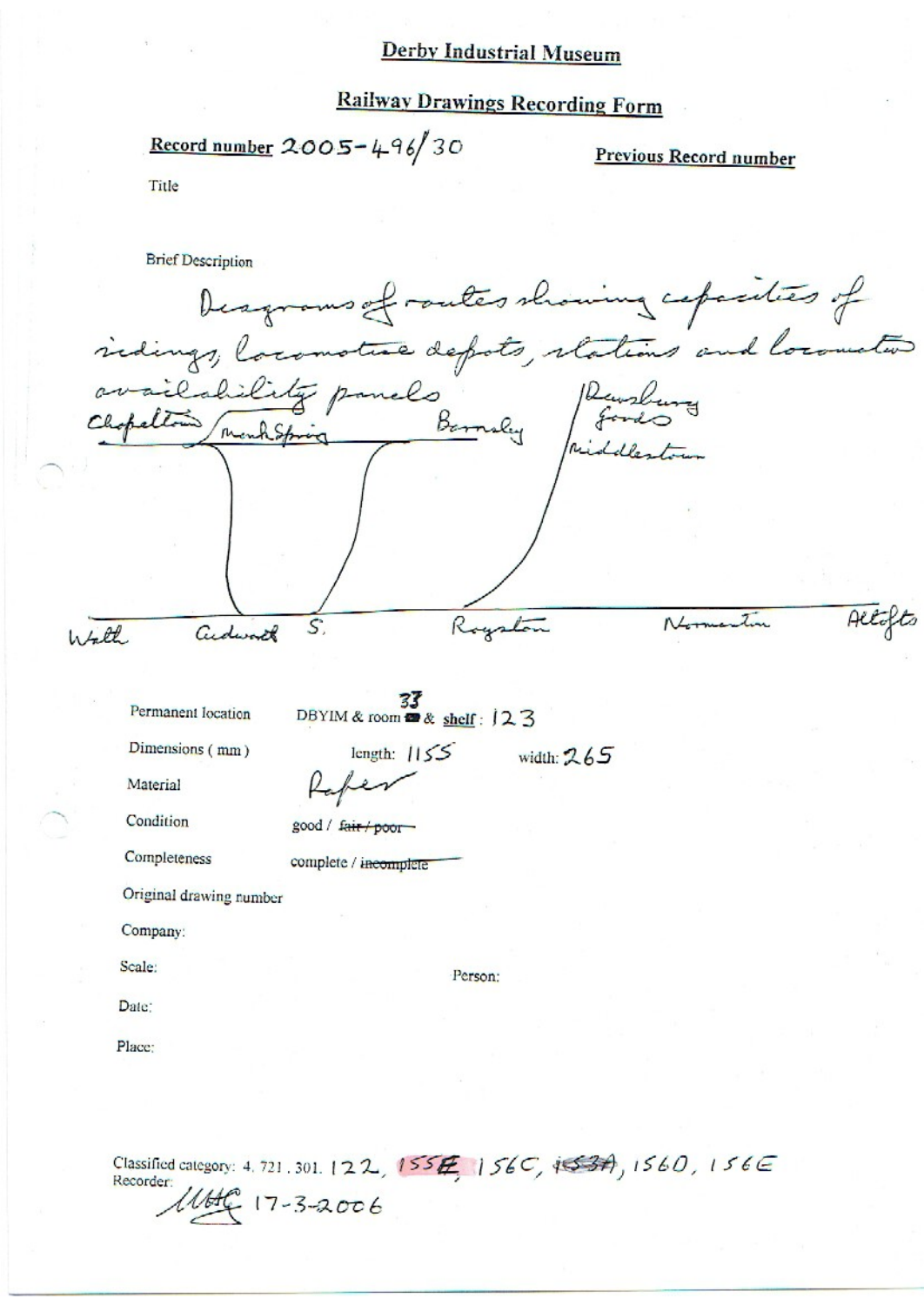# Railway Drawings Recording Form

Record number 1971-384/394.1 CATTELL Previous Record number 1366  $M. R.$ CHAPELTOWN BRANCH. PROPOSED STATION AT CHAPELTOWN

Tide

**Brief Description** 

width:  $470$ 

Permanent location DBYIM & room 49 & shelf:  $1$ | S

Material

in.

Condition

Completeness

Dimensions (mm)

good / fair / poor

complete / incomplete

Fraccing falic

length:  $(330)$ 

Original drawing number

Company: MR

Scale:  $1'' = 40$  F EE T

Person:

Dute:  $S = \frac{1}{2} E 1863$ 

Place:

Chapeltour

Classified category: 4, 721, 301,  $155A$ ,  $155D$ ,  $155E$ Recorder:  $114/30/8/2002$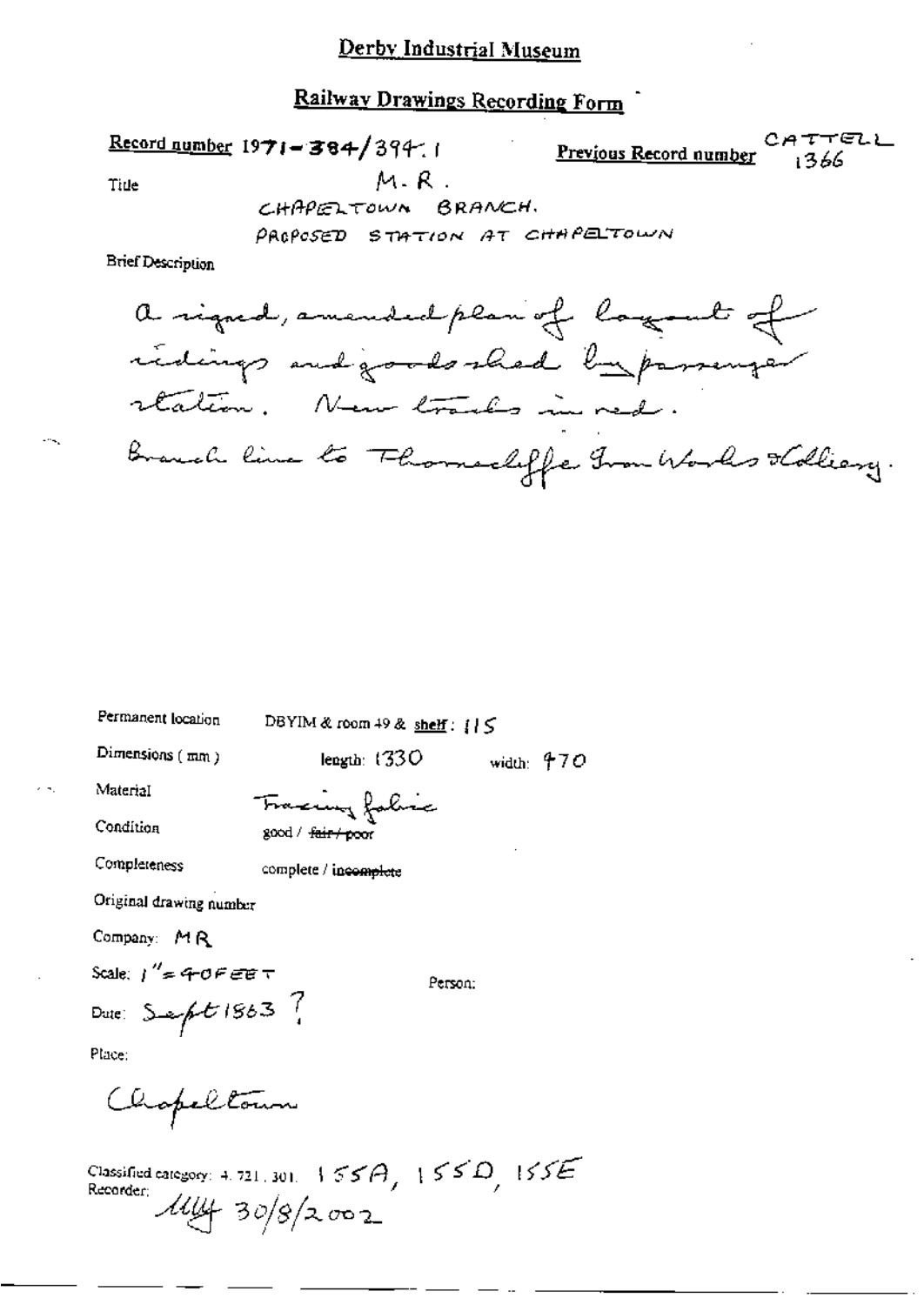Railway Drawings Recording Form-

Record number  $1971 - 384 / 248.3$ Previous Record number M.R. Chapeltown Branch Extension Title Wentworth For Hoyland Common Station **Brief Description** Plan showing route from Chapellown to Barnsley with Wentworth for Hoyland Common Station and goods defot with road and overbridge. Detailed elevations and plans fortation brinkding. Branch line to hidgett Colliany. Permanent location DBYIM & room 49 & shelf:  $\iota$  |  $\iota$ Dimensions (mm) length:  $795$  width: 690 Material Tracing folme Condition good / fair / noor Completeness complete / incomplete Original drawing number  $w$  5025 Company: MR Scale:  $1^{H} = 8$ FEET (BUILDING)<br> $1^{H} = 40$ FEET (SITE PLAN) PETSON: Architects Office Engineers Out Date:  $30.10.1895$ Place: Wentworth for Hoyland Common Classified category:  $4.721,301, 155$ Recorder:  $\mu$ uq 2/11/2001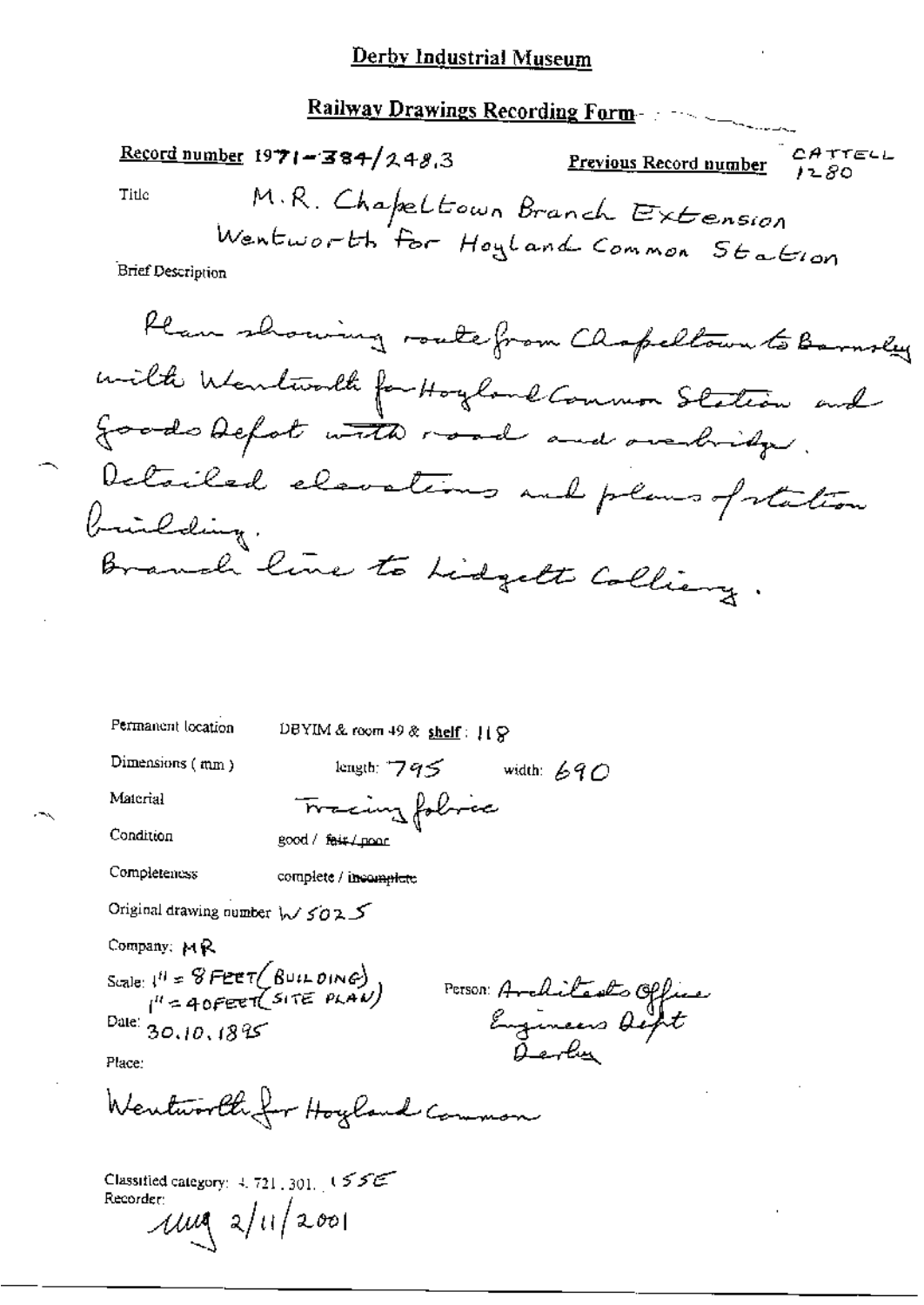| Title                    | $\frac{\text{Record number}}{\text{1971} - 384}$ /248.4-<br>M.R. Chapaltown Branch Extensions |              | Previous Record number | メタナカマレ<br>i 2.80. |
|--------------------------|-----------------------------------------------------------------------------------------------|--------------|------------------------|-------------------|
|                          | Elsecar and Hoyland Stations                                                                  |              |                        |                   |
| <b>Brief Description</b> |                                                                                               |              |                        |                   |
|                          | How showing route from Chapelloun to Barnsley                                                 |              |                        |                   |
|                          | with Eleccar and Hoyland Station aired goods                                                  |              |                        |                   |
|                          | Depot with roads and overbridge.                                                              |              |                        |                   |
|                          | Detailed elevations and plans of station                                                      |              |                        |                   |
| building.                |                                                                                               |              |                        |                   |
|                          |                                                                                               |              |                        |                   |
|                          |                                                                                               |              |                        |                   |
|                          |                                                                                               |              |                        |                   |
|                          |                                                                                               |              |                        |                   |
|                          |                                                                                               |              |                        |                   |
| Permanent location       | DBYIM & room 49 & sheff : $182$                                                               |              |                        |                   |
| Dimensions (mm)          | length: $400$                                                                                 | width: $7/5$ |                        |                   |
| Material                 | Tracing fobres                                                                                |              |                        |                   |
| Condition                | good / J <del>air / poor -</del>                                                              |              |                        |                   |
| Completeness             | complete / i <del>scomplete</del> –                                                           |              |                        |                   |

Original drawing number  $w$ 5025

Company: MR

Scale:  $1^{\prime\prime}$  = 8 FEET (BUILDING)<br> $1^{\prime\prime}$  = 40 FEET (SITE PLAN) Date:  $30, 10, 1895$ 

PETSON: Architects Office<br>Engenieurs Deft<br>Oerber

Place:

Elsecar and Hoyland

Classified category: 4, 721, 301, 155E Recorder:  $\mu$ uy  $\lambda/\mu$ 2001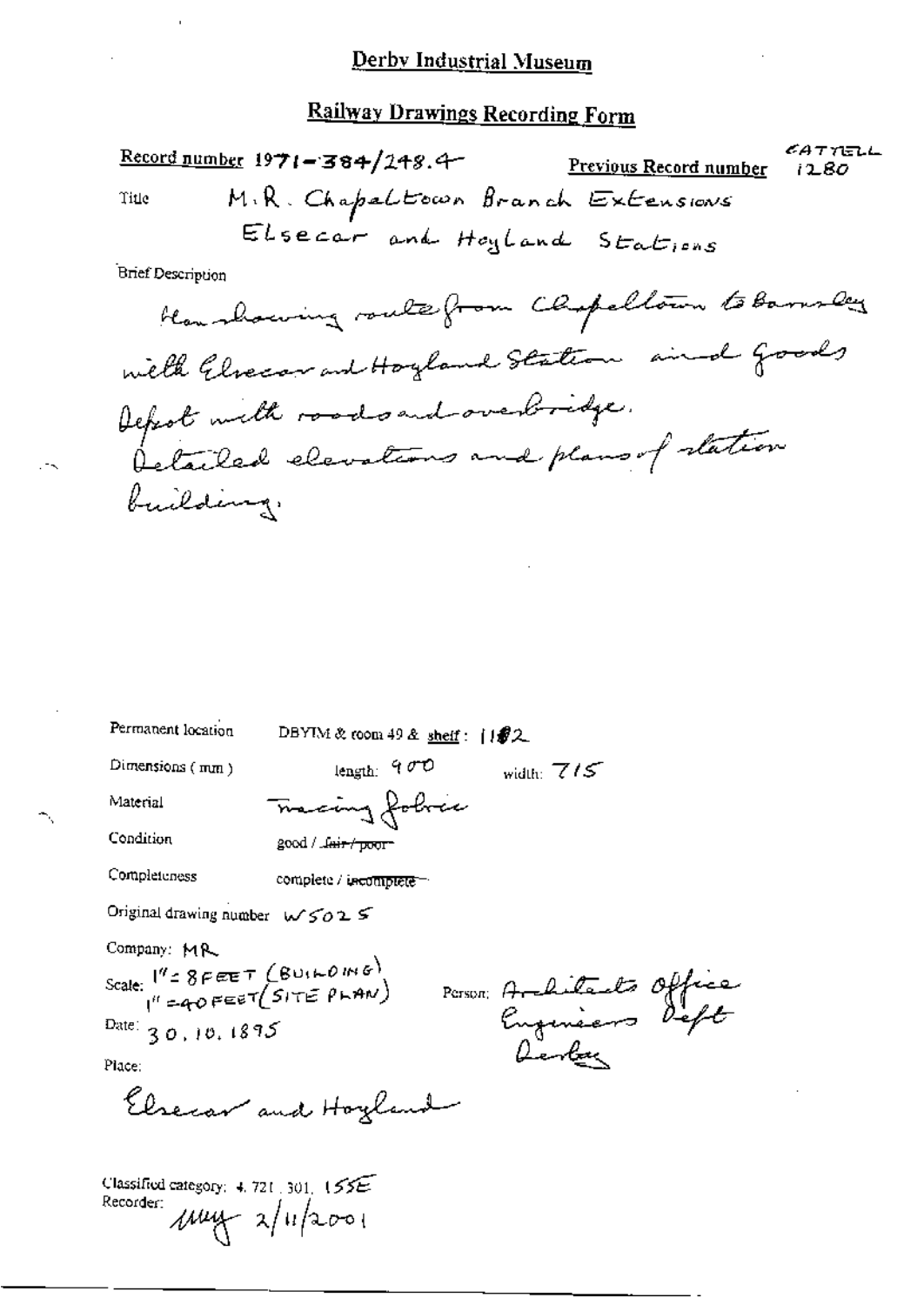# **Railway Drawings Recording Form**

Record number 1997-5/ $30C$ Previous Record number  $MRP$ 132/348  $M$ ,  $R$ . Title CHAPEL TOWN BRANCH EXTENSION **Brief Description** Proposed gradient profile abouning actual landprofiles and roads, rivers & rail crossing mate. Curves in route plotted

Permanent location

DBYIM & room 49 & shelf :  $\mathbb{Z}$  {

Dimensions (mm)

length:  $5105$  width:  $550$ 

Person: -

Material

Paper

good / fair7 poor

Condition

Completeness

complete / incomplete-

フチア

Original drawing number

Company: PiR

Scale:  $\frac{H_0R_I}{VERT}$ :  $\frac{1}{I} = 3.156$  chains

 $Data =$ 

Place: hafellown

Classified category: 4, 721, 301,  $\leftarrow$   $\epsilon$  155E Recorder:  $M \rightarrow \text{16-1-98}$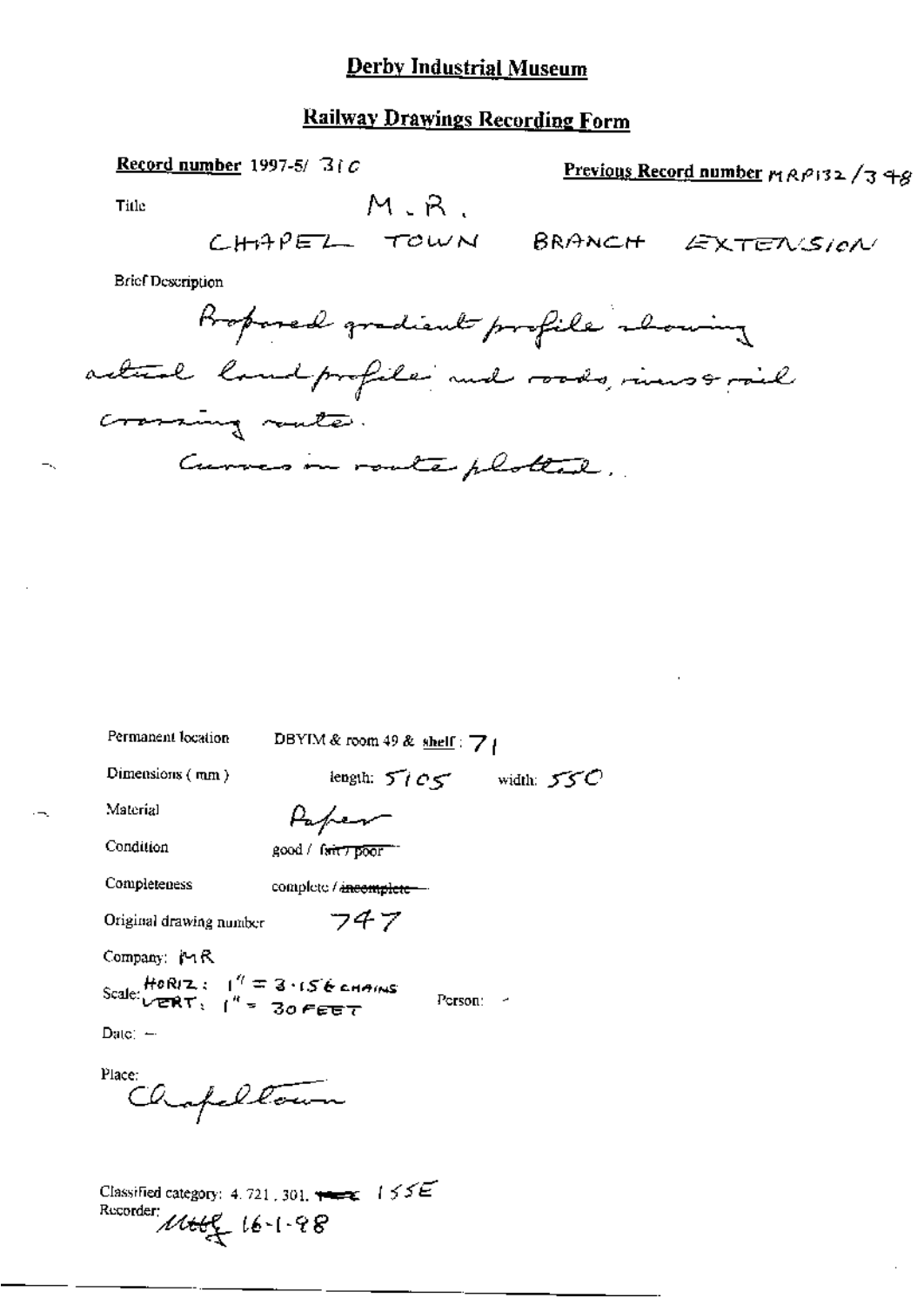### **Railway Drawings Recording Form**

Previous Record number  $P(P/32/843)$ Record number 1997-5/7 $\leq$ 7  $M, R$ . Title CHAPELTOWN BRANCH EXTENSIONS

**Brief Description** 

Plan showing diversion of tracks of Cudworth to Barnsly route at Barnsly West Tunction to allow branch to Chapeltown to cross over M.S.L.

| Permanent location                                                                                                                                                                                                                                                                                                                                                                          | DBYIM & room 49 & shelf: $96$ |              |                |  |
|---------------------------------------------------------------------------------------------------------------------------------------------------------------------------------------------------------------------------------------------------------------------------------------------------------------------------------------------------------------------------------------------|-------------------------------|--------------|----------------|--|
| Dimensions (mm)                                                                                                                                                                                                                                                                                                                                                                             | length: $1350$                | width: $600$ |                |  |
| Material                                                                                                                                                                                                                                                                                                                                                                                    |                               |              |                |  |
| Condition                                                                                                                                                                                                                                                                                                                                                                                   | geed / fair / peer            |              | NOW FRAGILE!   |  |
| Completeness                                                                                                                                                                                                                                                                                                                                                                                | complete / incomplete         |              | $A_{21/8/200}$ |  |
| Original drawing number<br>for yourself                                                                                                                                                                                                                                                                                                                                                     |                               |              |                |  |
| Company: $M \hat{R}$                                                                                                                                                                                                                                                                                                                                                                        |                               |              |                |  |
| Scale: $\int_{-\infty}^{\infty}$ $\int_{-\infty}^{\infty}$ $\int_{-\infty}^{\infty}$ $\int_{-\infty}^{\infty}$ $\int_{-\infty}^{\infty}$ $\int_{-\infty}^{\infty}$ $\int_{-\infty}^{\infty}$ $\int_{-\infty}^{\infty}$ $\int_{-\infty}^{\infty}$ $\int_{-\infty}^{\infty}$ $\int_{-\infty}^{\infty}$ $\int_{-\infty}^{\infty}$ $\int_{-\infty}^{\infty}$ $\int_{-\infty}^{\infty}$ $\int_{$ | Person:                       |              |                |  |

Person;

Date:

Place:

Chapeltown

Classified category: 4, 721, 301,  $155E$ ,  $156E$ Recorder und 21/5/1999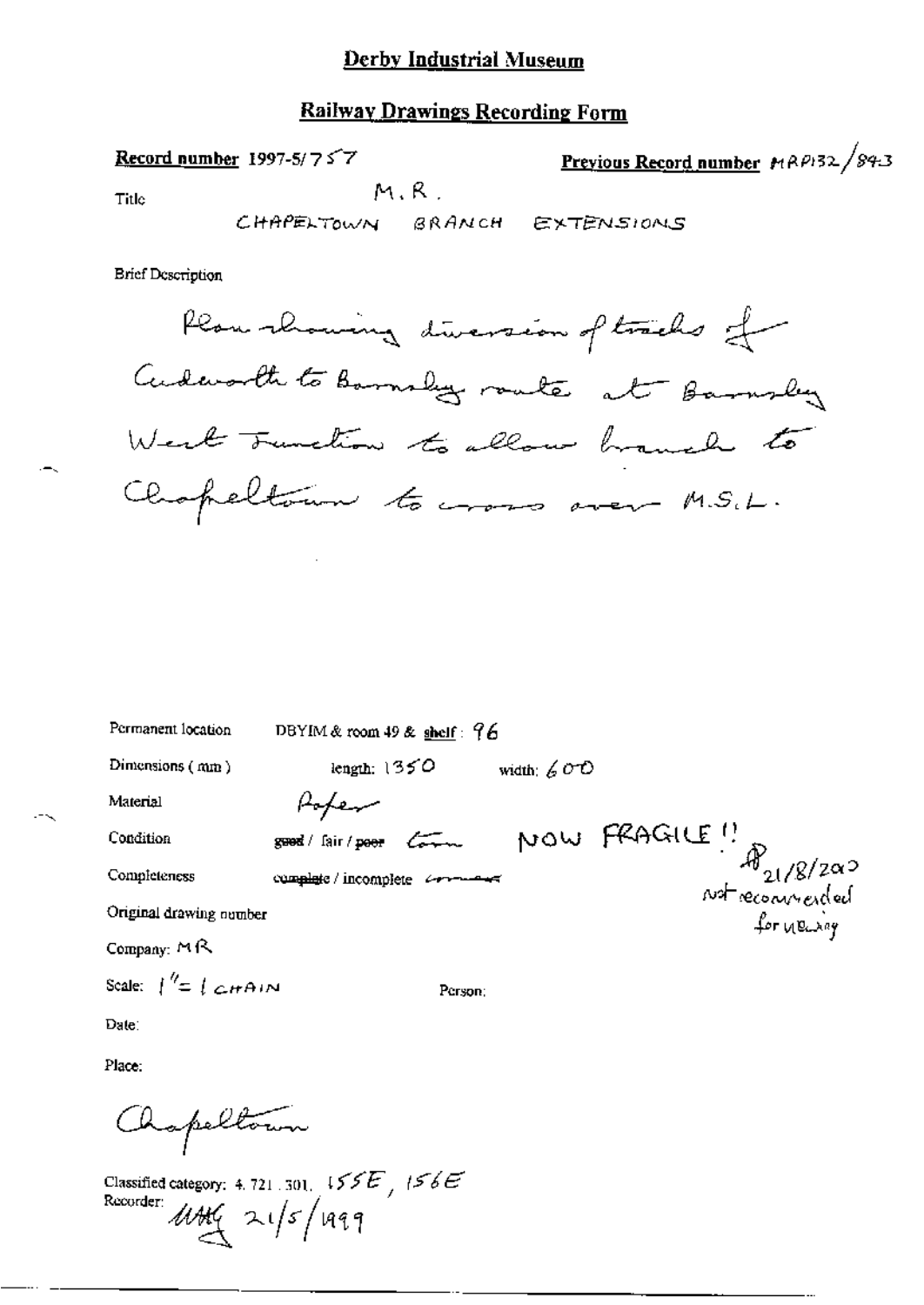#### **Railway Drawings Recording Form**

#### Record number 1997-5/16

Previous Record number  $MRP$ 132/10

Title

Chapelton Extension

MR

**Brief Description** 

Permanent location

### DBYIM & room 49 & shelf: 54

 $.662$ 

Person:

Dimensions (mm)

length:  $(330 \text{ width: } 585)$ Paper

Material

Condition

Completeness

good / fair poor

complete / incomplete

Original drawing number

Company: MR

Scale:  $\int$   $\frac{1}{1}$  =  $\int$  = H

Date:

Place:

Classified category: 4.721.301. 155E, 156E Recorder:

 $\frac{1}{4}$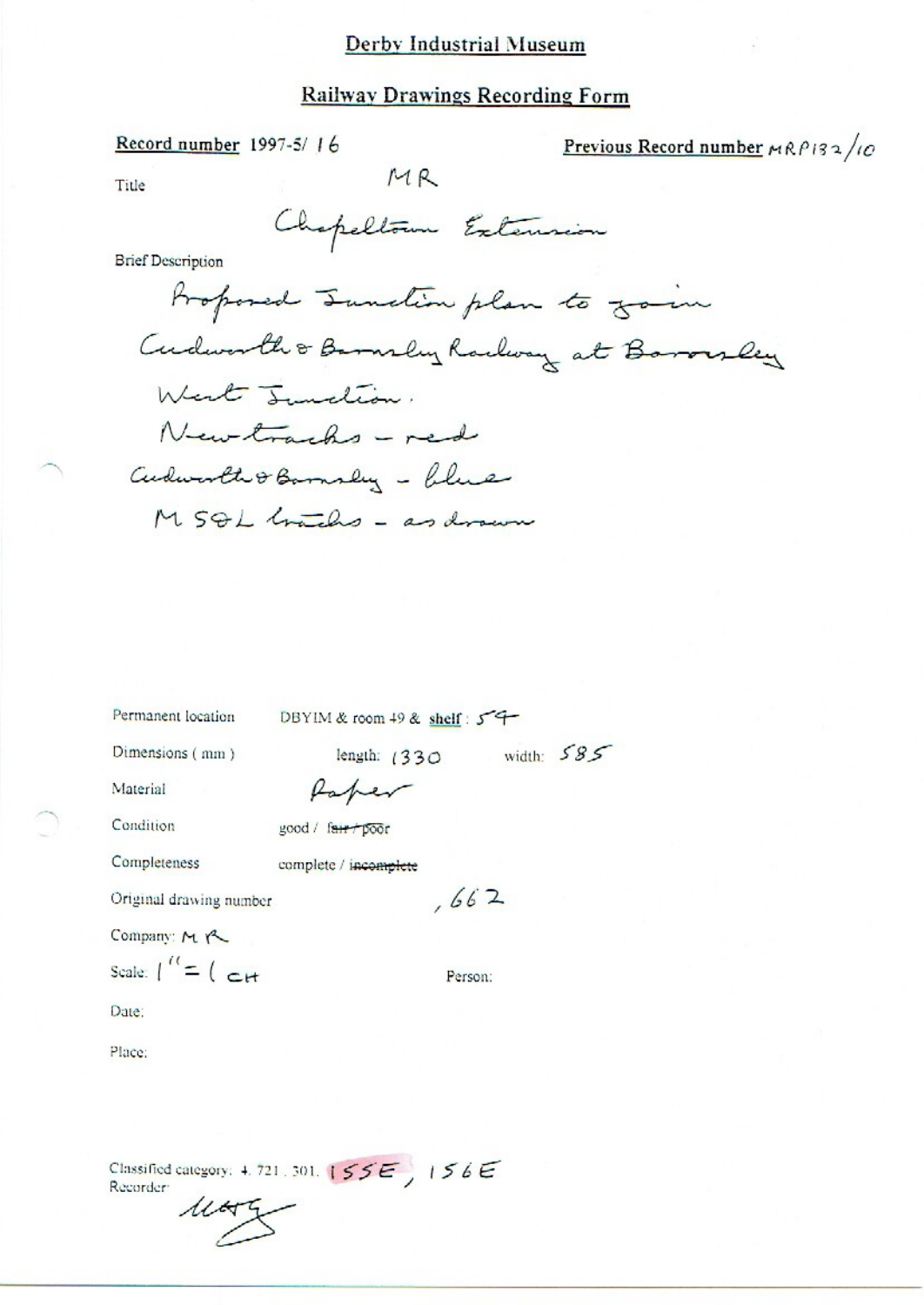### **Railway Drawings Recording Form**

Record number 1997-5/ $1005.30$ Previous Record number MRP132/1180 MIDLAND RAILWAY Title CHAPELTOWN BRANCH EXTENSIONS

BRIDGE UNDER MSQLR" AT SM 45CH

**Brief Description** 

Permanent location

DBYIM & room 49 & shelf  $(4)$ 

Dimensions (mm)

length:  $1995$  width:  $665$ 

Material Condition

 $\mathbf{r}$ 

Paper mufaline good / fair / poor

Completeness

complete / incomplete /

Original drawing number

Company:

Scale:  $\int_{1}^{\prime\prime} = f \in \mathbb{Z}$  $D_{0}$   $\sqrt{3}$  and  $1895$ 

Person:

Place:

Chapeltons Branch

Classified category:  $4.721$ , 301,  $t \leq t \leq 1$ Recorder letter 28/9/2000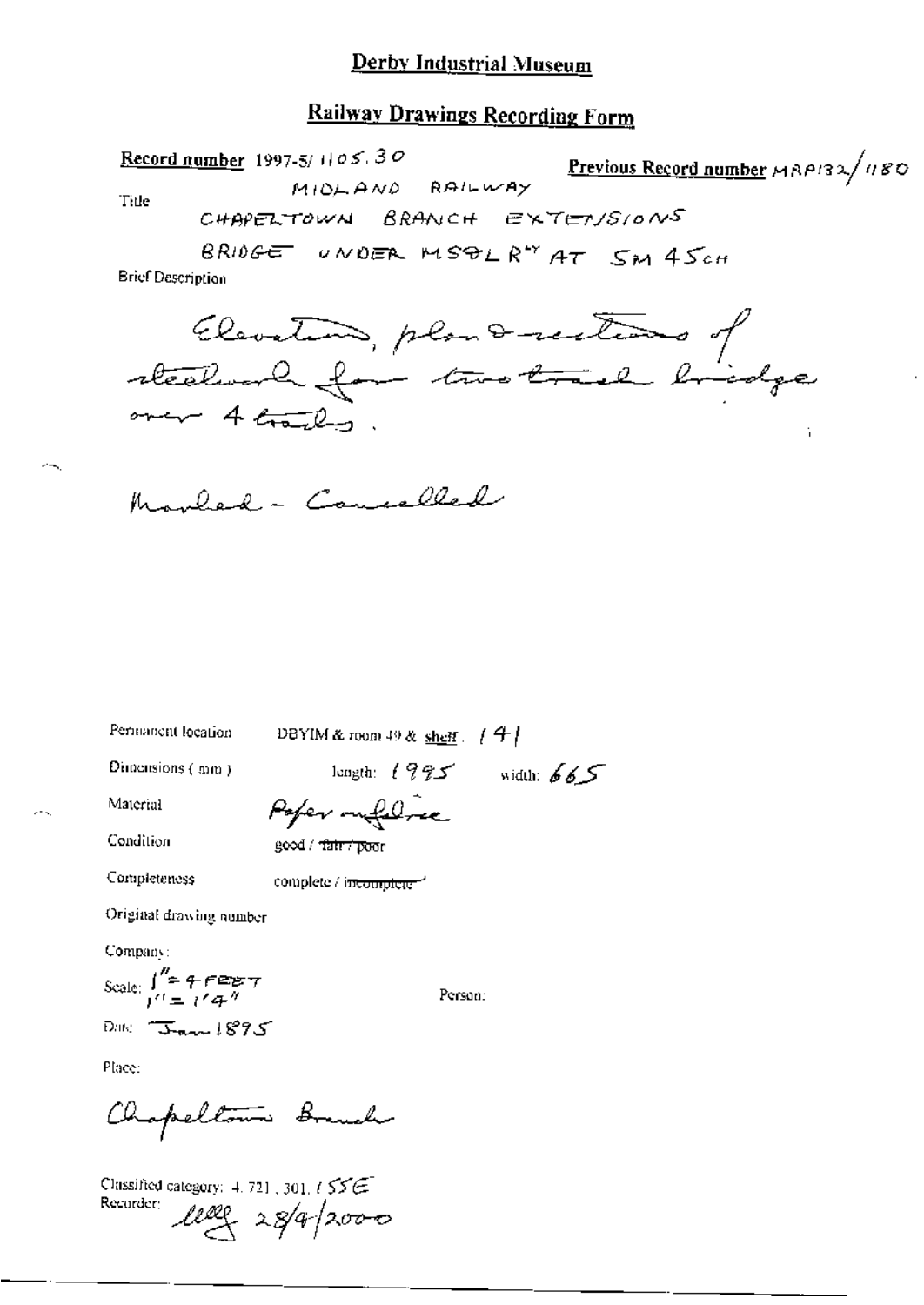### **Railway Drawings Recording Form**

Record number 1997-5/ $1105.28$ Previous Record number  $MAP/32/1180$  $M, R$ . Title CHAPELTOWN BRANCH EXTENSIONS BRIDGE OVER STEAD LANE AT IM 78CHS **Brief Description** Elevation, plan, restores of technok for time track lindge over road. Marked - Alandoned

Permanent location

DBYIM & room 49 & shelf:  $14$ 

Dimensions (mm)

 $\text{length: } \mathcal{B} \mathcal{S}$  width  $\mathcal{B} \mathcal{A}$ Paper

Condition

Completeness

Material

good / fair / poor

complete / incomplete =

Original duwing number

Company:  $M R$ 

Scale:  $\int_{t}^{t_1} = \int_{t}^{t_2} 4^{t_1}$ <br> $t'' = 4$   $t^2$ Date: Noor 3, 1893

Person;

Place.

Chapeltown Entension

Classified category:  $4.721.301$  |  $55E$ Recorder *1145 28/4/2000*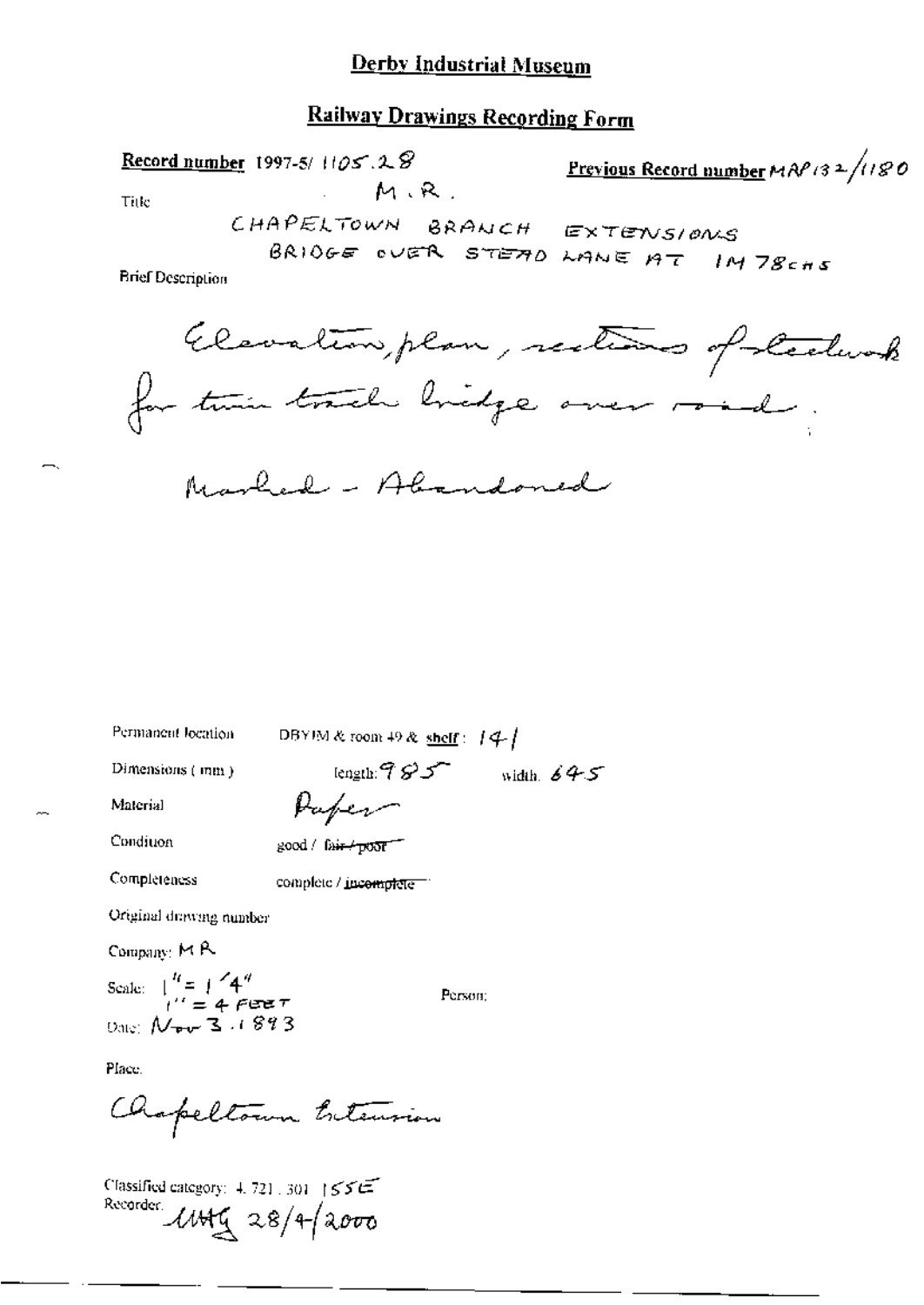### **Railway Drawings Recording Form**

Record number 1997-5/ $105,29$ Previous Record number HRPI32/1180 M.R Title CHAPELTOWN BRANCH EXTENSIONS. STEELING AVE FOR TRAMWAY BRICGE OVER STEAD LANE AT  $1^{M}$  78<sup>cm</sup>

Clevation, plus, rections of steelwork for ringle track lividge over road.

Morled - Alandoned

Permanent location

DBYIM & room  $+9$  & shelf:  $\neq 4$ -

Dimensions (mm)

length:  $965$  width: 635

Material Condition

good / fair / poor

Completeness

complete / incomplete

Paper

Original drawing number

Company: MR

Scale:  $\int_{-\pi/4}^{\pi/2} f \frac{4\pi}{\pi}$ <br>Dale:  $\int_{-\pi/4}^{\pi/4} f \frac{4\pi}{\pi} \int_{-\pi/4}^{\pi/4} f \frac{4\pi}{\pi} \frac{4\pi}{\pi}$ 

Person:

Place.

Chapeltown Extence

Classified category:  $4.721$ , 301,  $1.556$ Recorder  $\widehat{U}$  28/4/2000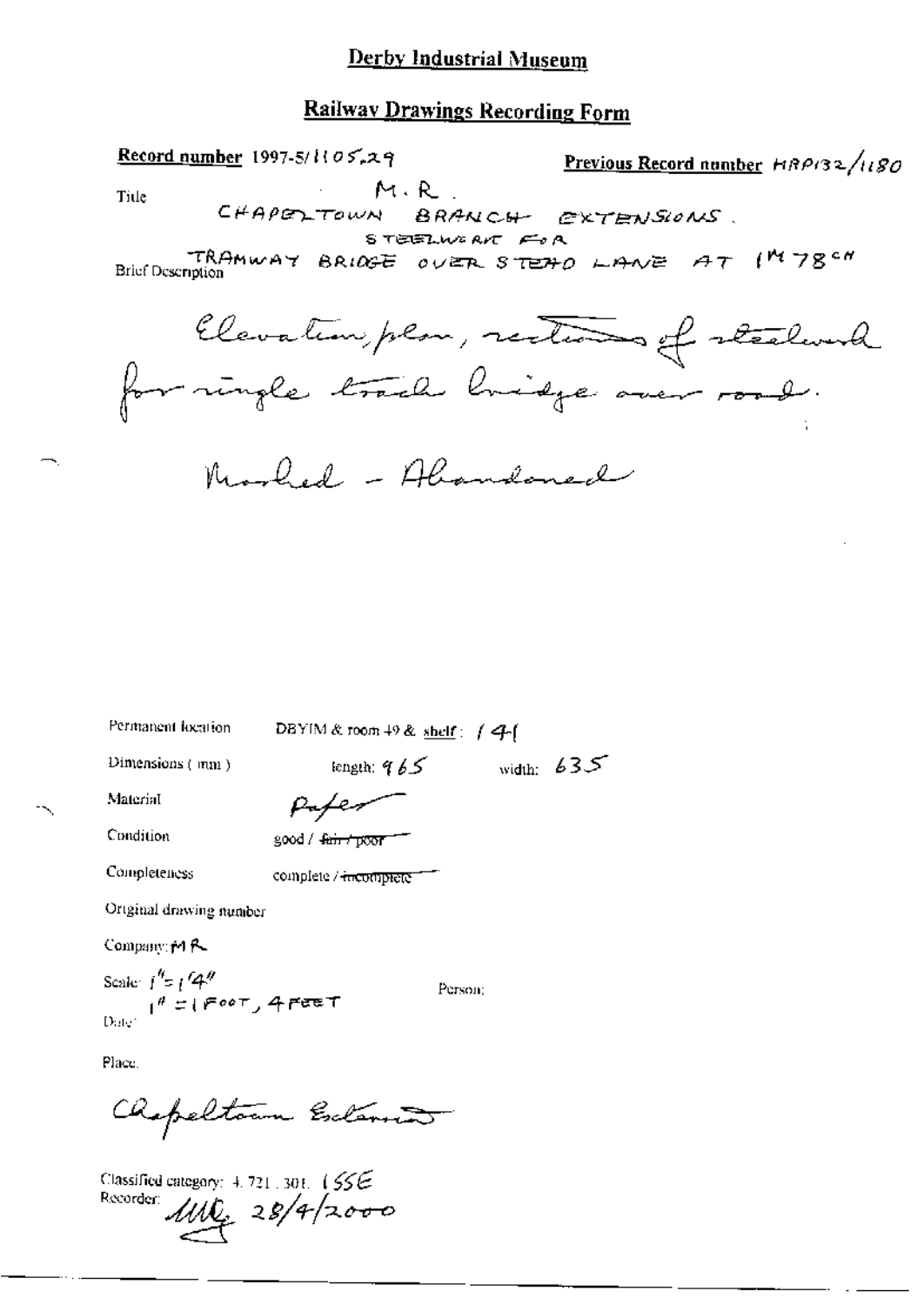### Railway Drawings Recording Form

Record number  $1971 - 384/248.1$ 

CATTELL Previous Record number 1280

Title

Wombwell Goods Yard

**Brief Description** 

Plan of goods gard showing tracks, buildings; roads and route of main drain.

| Permanent location                | DBYIM & room 49 & shelf: 11 \$2 |              |  |  |  |
|-----------------------------------|---------------------------------|--------------|--|--|--|
| Dimensions $(mn)$                 | length: $530$                   | width: $275$ |  |  |  |
| Material                          | Tracing febric                  |              |  |  |  |
| Condition                         | good / <del>fair / poor</del>   |              |  |  |  |
| Completeness                      | complete / incomplete           |              |  |  |  |
| Original drawing number           |                                 |              |  |  |  |
| Company: MR                       |                                 |              |  |  |  |
| Scale: $1'' = 40$ FEET<br>Person: |                                 |              |  |  |  |
| Date: $1995$                      |                                 |              |  |  |  |
| Place:                            |                                 |              |  |  |  |
| htombarell                        |                                 |              |  |  |  |

Classified category: 4, 721, 301, 155 E Recorder 11Hg 2/11/2001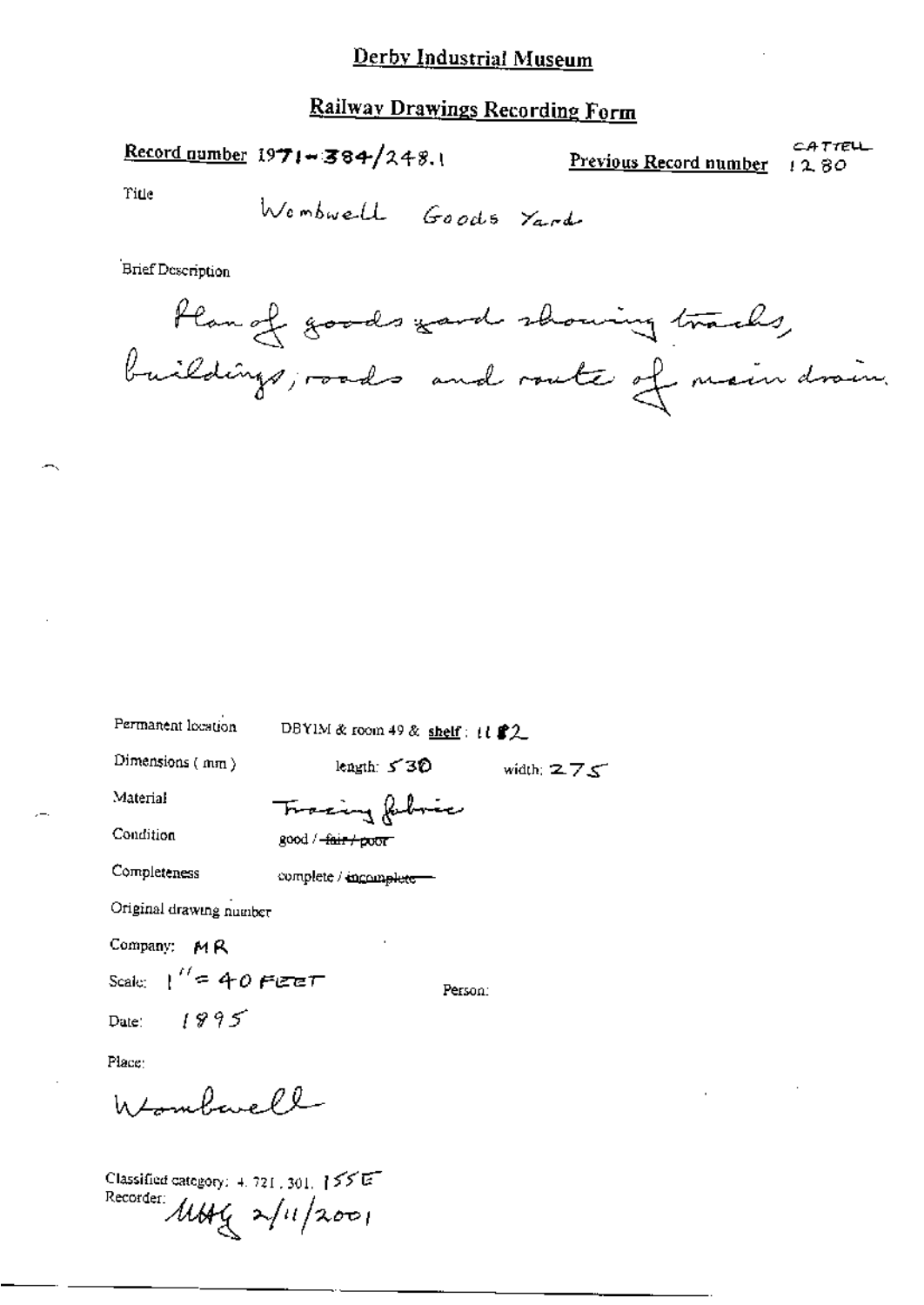Record number 19フレーヨ84/ス48.2 CATTELL Previous Record number  $12.80$ M.R. Chapeltown Branch Extensions<br>Wombwell Station Title **Brief Description**  $\sim$ 

| Permanent location | DBYIM & room $49$ & shelf: $1152$ |       |
|--------------------|-----------------------------------|-------|
| Dimensions $(mm)$  | leagth: $955$                     | widtl |

leagth:  $855$ width:  $665$ 

Material

Condition

Fracing fabric good / faie / poor

Completeness

complete / incomplete

Onginal drawing number W 5025

Company: MR

Scale:  $1'' = 8$  FEET (BUILDINGS)<br> $1'' = 40$  FEET (SITE PLAN)<br>Date: 30.10.1895

PUTSOR: Architects Office<br>Engineers Rights<br>Revolu

Place:

Wtomburell-

Classified category: 4, 721, 301, 155 C Recorder: lever 2/11/2001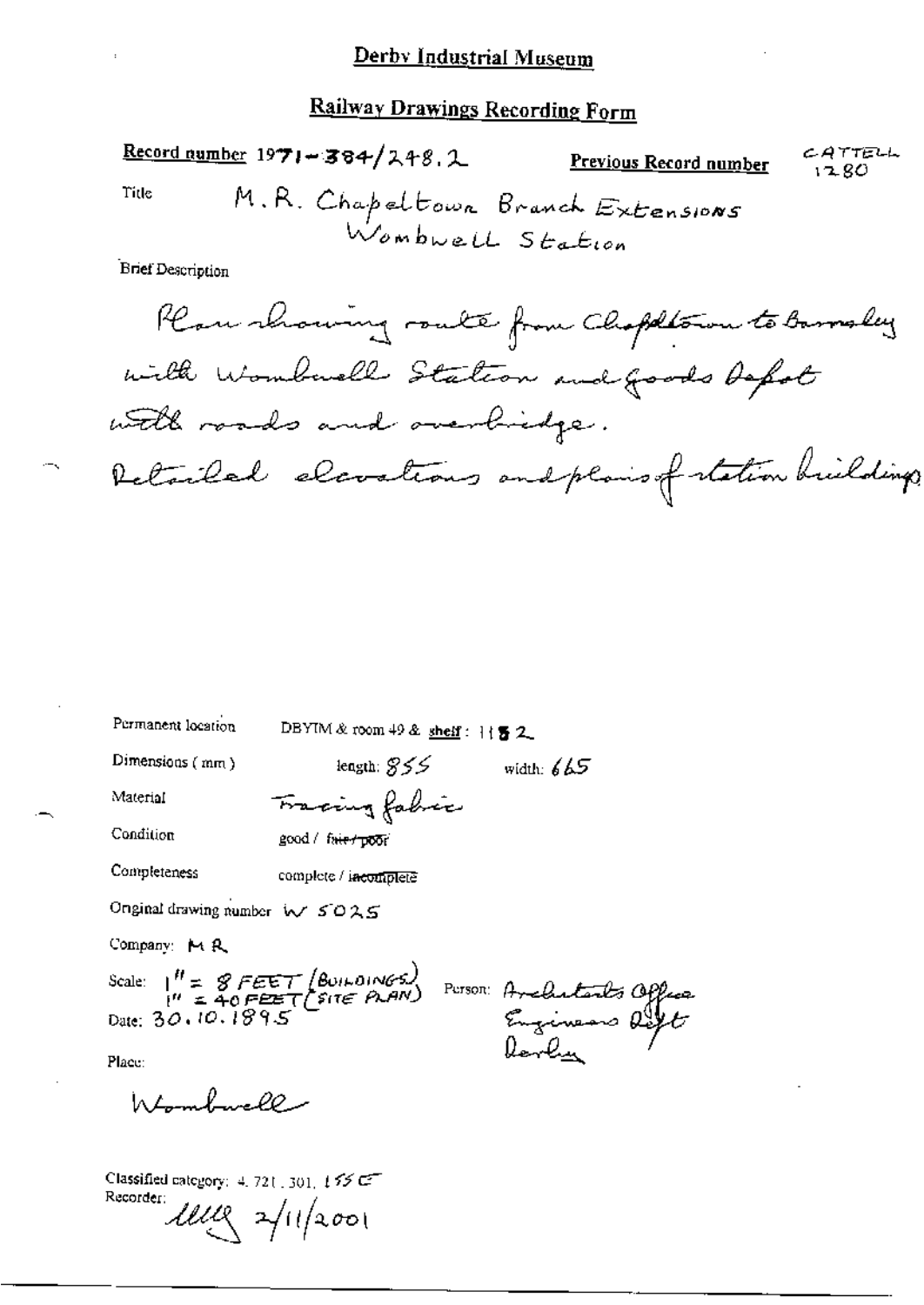# **Railway Drawings Recording Form**

### Record number 1997-5/ 937.1

Previous Record number MRP132/10345

Title

 $M, R$ .

**Brief Description** 

| Permanent location        | DBYIM & room 49 & shelf: いてら     |                         |
|---------------------------|----------------------------------|-------------------------|
| Dimensions (mm)           | length: $1380$                   | width: $415$            |
| Material                  | Traceing fabric                  |                         |
| Condition                 | good / fair <del> / poor -</del> |                         |
| Compluteness              | complete / incomplete-           |                         |
| Original drawing number   | ,22.5                            |                         |
| Company $\mu \mathcal{R}$ |                                  |                         |
| Scale: $1'' = 40$ FEET    |                                  | Person Engineers Office |
| Date: April 27, 1896      |                                  |                         |
| Place:                    |                                  |                         |

Wombwell

Classified category: 4, 721, 301,  $\frac{1}{5}$  5  $5$ Recorder: 1119 22/10/1999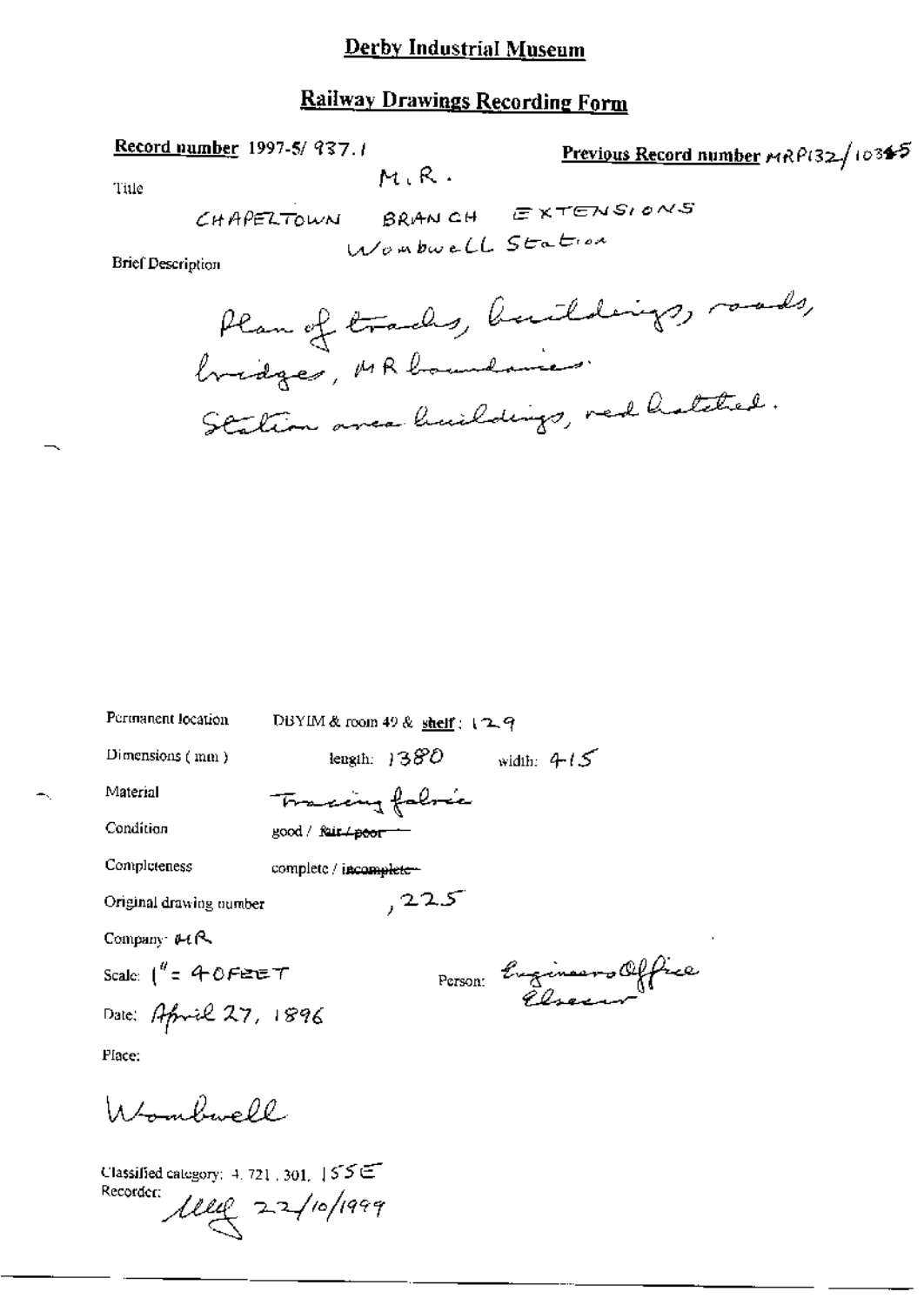Previous Record number MRP13 2/314-Record number 1997-5/ 2 80 Title  $W$ ombwe  $CC$ **Brief Description** Plan showing raad ( whouse brown) mointained by MR over Bridge 55 on Wombacll to Eliscor route Permanent location DBYIM & room 49 & shelf:  $69$ Dimensions (mm) length:  $470$  width:  $370$ Material Paper Condition good / fair 4 peor Completeness complete / incomplete  $x4-69$ , 363 Original drawing number Company:  $\mu_1 \lambda$ Scale:  $\frac{1}{4} = 40$ FEET Person:  $\overline{\mathcal{F}}$ Date:  $\overline{1}$ am 1907 Place:  $\lambda \Delta$ 

Classified category: 4, 721, 301,  $\overline{1222}$ ,  $155\overline{C}$ Recorder:  $\mathcal{U}\mathcal{U}\mathcal{Q}$  6-1-98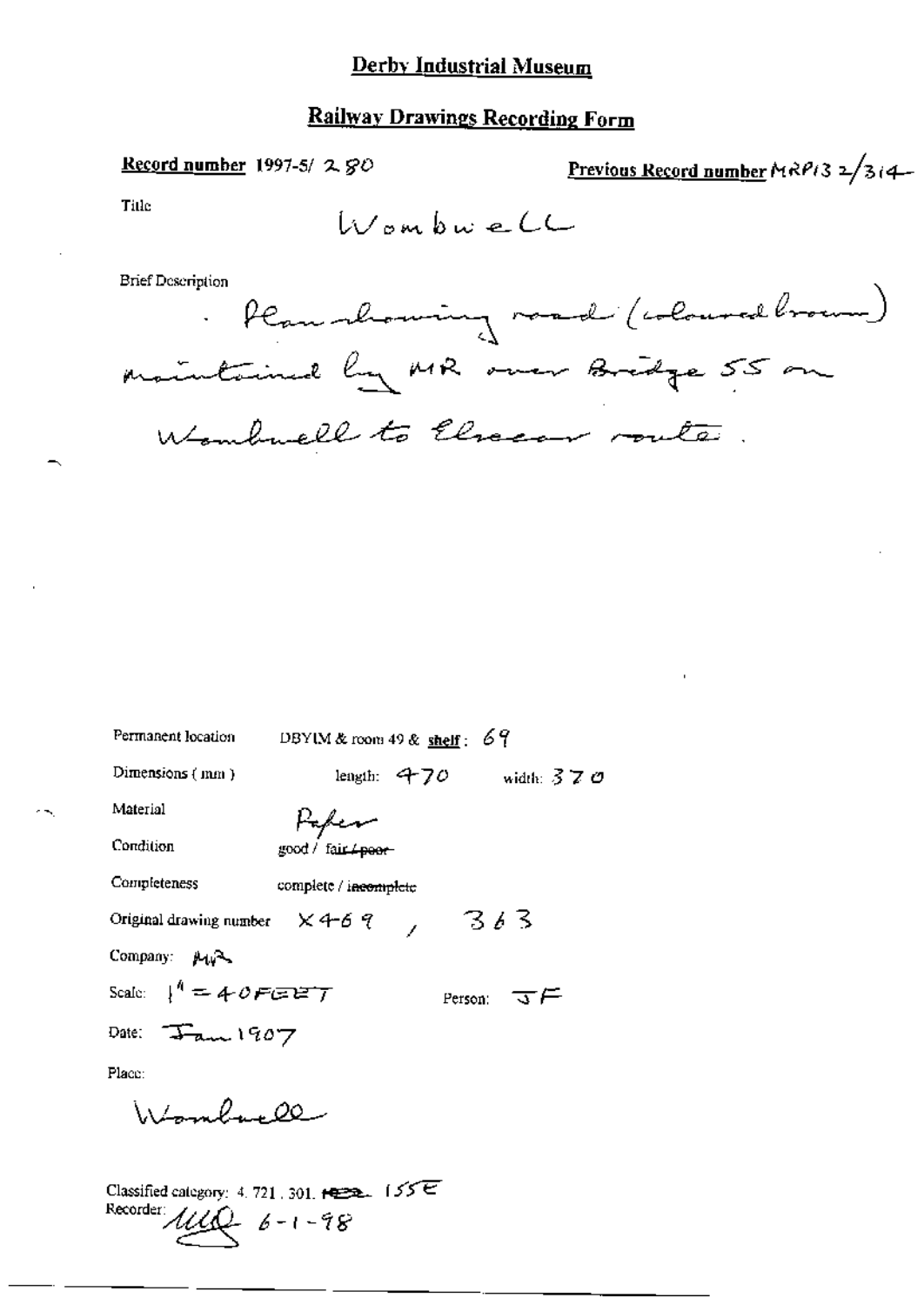<u>Previous Record number</u>  $MRP_132/10355$ Record number 1997-5/937.2 M.R. Chapeltown Branch Extensions Title

**Brief Description** 

Permanent location

DBYIM & room  $49$  & shelf :  $129$ 

Dimensions (mm)

length:  $855$ width:  $$670$ 

Material

Tracing folivie

Condition

 $good / 4$   $div / 1000$ 

Completeness

complete / incomplete"

Original drawing number

Company:  $M R$ 

Scale:  $\int_{1}^{H} = 8$  FEET<br> $\int_{1}^{H} = 40$  FEET<br>Date: Sept 1895

POFSON: Architects Office

Place:

Wombacll

Classified category: 4, 721, 301,  $155E$ 

Recorder lilly 22/10/1999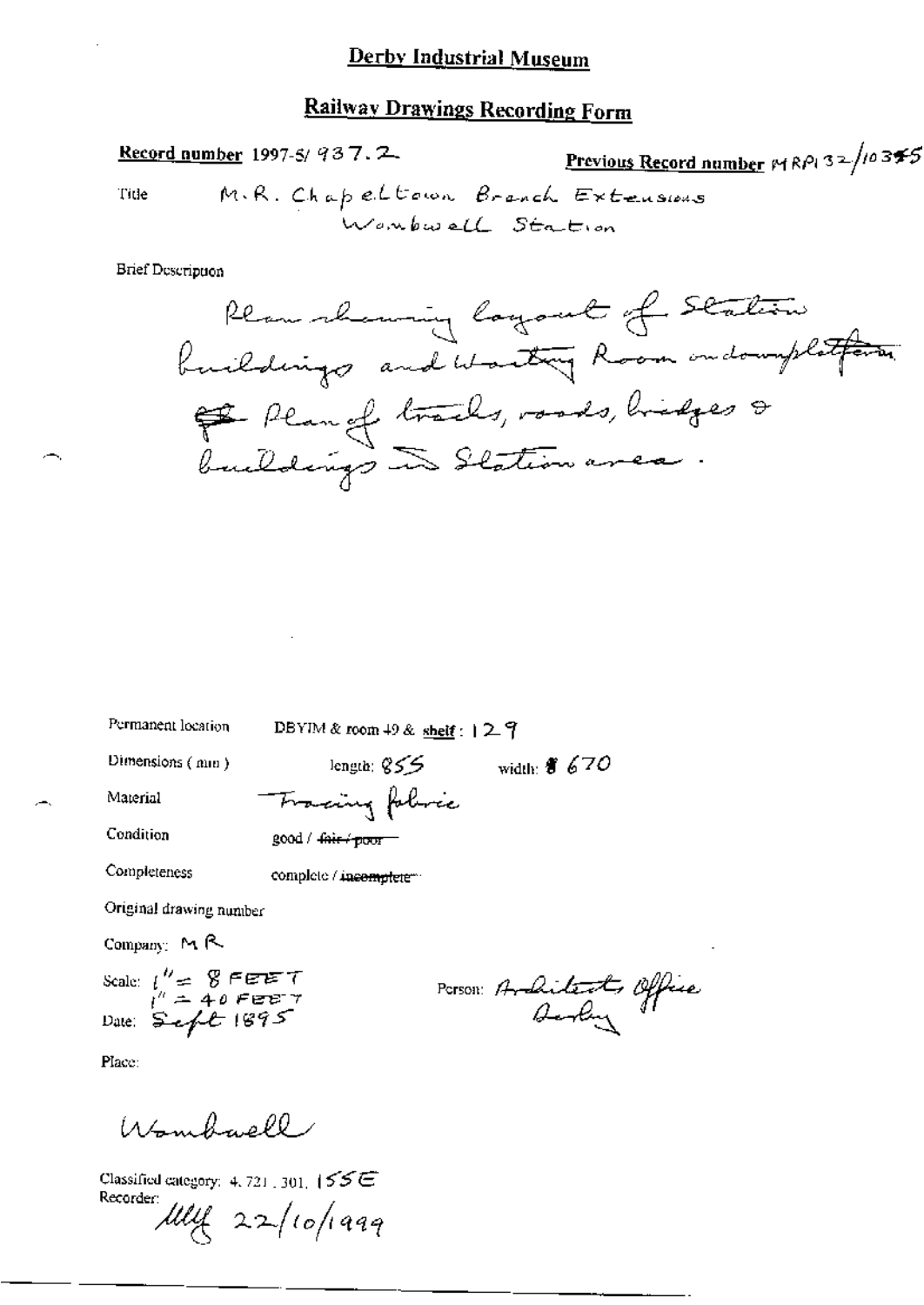# **Railway Drawings Recording Form**

Record number 1997-5//O89

**Previous Record number**  $\mu$ RP132/1225

Tirle

M.R. WOMBWELL

**Brief Description** 

Permanent location

DBYIM & toom 49 & shelf: 139

Dimensions (mm)

width  $635$ length:  $730$ 

Material

Paper

Condition

Completeness

good/fair/peor-

complete / incomplete

Original drawing number  $2.6i / 12$ 

Company: MR

Scale:  $\frac{\rho_{\text{FAM}}}{\rho_{\text{EAM}}}\left(\frac{H_{\text{FALM}}}{H_{\text{BRM}}} - \frac{H_{\text{FALM}}}{H_{\text{FALM}}}\right)$ 

Person;

 $106$ 

Dute  $SefES/19/2$ 

Place:

Wombarell

Classified category: 4, 721, 301 [556] Recorder level 3/3/2000